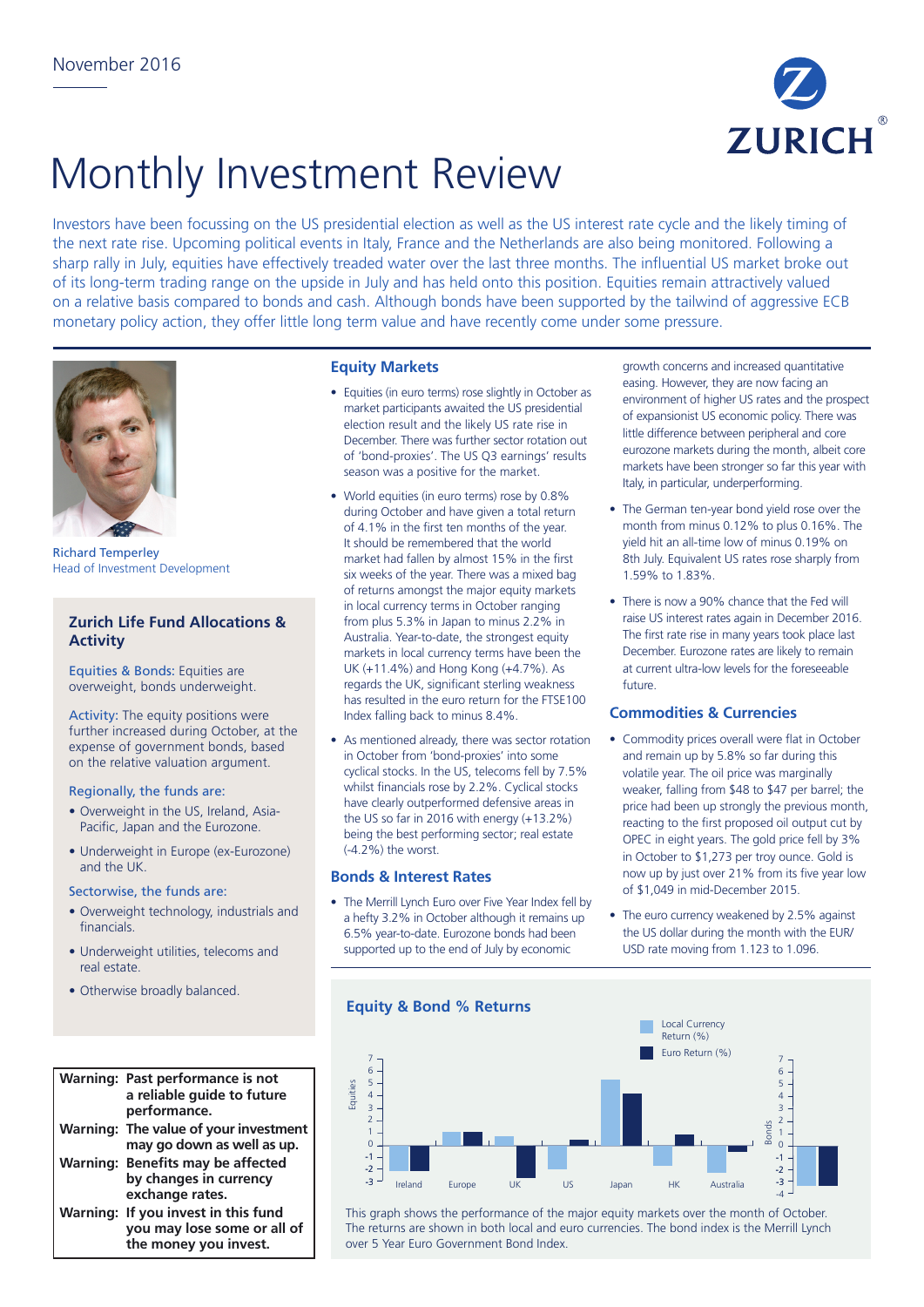#### Zurich Life Annualised Performance to 1st November 2016

|                                                 | <b>Year to</b> | <b>Annualised</b> |          |         |          |                 |          |                        |
|-------------------------------------------------|----------------|-------------------|----------|---------|----------|-----------------|----------|------------------------|
|                                                 | <b>Date</b>    | 1 Year            | 3 Years  | 5 Years | 10 Years | <b>15 Years</b> | 20 Years | Fund Size $(\epsilon)$ |
| <b>Pathway Multi-Asset Funds</b>                |                |                   |          |         |          |                 |          |                        |
| Pathway 2                                       | 0.6%           | 0.3%              | 1.6%     | N/S     | N/S      | N/S             | N/S      | 128,348,820            |
| Pathway <b>B</b>                                | 1.6%           | 1.0%              | 3.8%     | N/S     | N/S      | N/S             | N/S      | 385,500,981            |
| Pathway 4                                       | 3.2%           | 1.8%              | 7.3%     | N/S     | N/S      | N/S             | N/S      | 403,951,858            |
| Pathway $\blacksquare$                          | 4.5%           | 2.1%              | 8.8%     | N/S     | N/S      | N/S             | N/S      | 127,593,070            |
| Pathway 6                                       | 2.8%           | 1.6%              | 6.0%     | N/S     | N/S      | N/S             | N/S      | 14,816,338             |
|                                                 |                |                   |          |         |          |                 |          |                        |
| <b>Managed Funds</b>                            |                |                   |          |         |          |                 |          |                        |
| <b>Cautiously Managed</b>                       | 1.7%           | 1.5%              | 8.8%     | 9.5%    | N/S      | N/S             | N/S      | 358,856,087            |
| <b>FinEx Sector Average</b>                     | 2.5%           | 1.6%              | 4.4%     | 5.0%    | 2.4%     | 3.3%            | 4.3%     |                        |
| Balanced                                        | 1.2%           | 1.1%              | 9.4%     | 11.5%   | 5.0%     | 6.1%            | 7.6%     | 1,570,020,563          |
| <b>FinEx Sector Average</b>                     | 1.5%           | 0.4%              | 7.1%     | 9.3%    | 2.7%     | 3.9%            | 5.9%     |                        |
| Performance                                     | 0.5%           | 0.3%              | 9.7%     | 11.8%   | 4.6%     | 6.2%            | 7.5%     | 1,256,940,840          |
| Dynamic                                         | 0.3%           | 0.2%              | 10.0%    | 12.3%   | 4.7%     | 6.3%            | 7.4%     | 1,485,548,963          |
| <b>FinEx Sector Average</b>                     | 2.0%           | 1.1%              | 7.3%     | 9.3%    | 2.8%     | 4.0%            | 5.7%     |                        |
| <b>Protected Funds</b>                          |                |                   |          |         |          |                 |          |                        |
| Protected 70                                    | $-2.7%$        | $-3.2%$           | 5.2%     | 7.0%    | N/S      | N/S             | N/S      | 12,540,115             |
| Protected 80                                    | $-2.8%$        | $-3.2%$           | 3.1%     | 4.4%    | N/S      | N/S             | N/S      | 34,944,498             |
| Protected 90                                    | $-2.5%$        | $-2.9%$           | 0.6%     | 0.9%    | N/S      | N/S             | N/S      | 13,911,006             |
| <b>Cash Fund</b>                                |                |                   |          |         |          |                 |          |                        |
| Secure                                          | 0.0%           | 0.0%              | 0.0%     | 0.1%    | 1.0%     | 1.5%            | 2.4%     | 365,067,980            |
| Cash Fund                                       | $-0.7%$        | $-0.8%$           | $-0.6%$  | $-0.5%$ | 0.5%     | N/S             | N/S      | 313,029,035            |
| <b>FinEx Sector Average</b>                     | $-0.1%$        | 0.0%              | 0.2%     | 0.2%    | 1.1%     | 1.4%            | 2.1%     |                        |
|                                                 |                |                   |          |         |          |                 |          |                        |
| <b>Bond Funds</b>                               |                |                   |          |         |          |                 |          |                        |
| Global Corporate Bond (JP Morgan)*              | 4.9%           | 4.7%              | 3.7%     | N/S     | N/S      | N/S             | N/S      | 4,919,412,312          |
| Global Government Bond (JP Morgan)*             | 3.4%           | 3.6%              | 3.7%     | N/S     | N/S      | N/S             | N/S      | 676,275,274            |
| Indexed Eurozone Government Bond (BlackRock)    | 3.7%           | 3.8%              | 5.8%     | 6.1%    | N/S      | N/S             | N/S      | 8,579,414              |
| <b>Active Fixed Income</b>                      | 5.8%           | 4.7%              | 8.6%     | 8.8%    | 6.3%     | 6.1%            | 7.6%     | 192,367,761            |
| Inflation-Linked Bond                           | 2.6%           | 1.1%              | 1.9%     | 2.5%    | N/S      | N/S             | N/S      | 5,531,660              |
| Long Bond                                       | 8.7%           | 6.5%              | 12.1%    | 11.5%   | 6.9%     | N/S             | N/S      | 59,979,397             |
| Global Real Return (PIMCO)*                     | 9.8%           | 8.9%              | 4.3%     | N/S     | N/S      | N/S             | N/S      | 2,500,000,000          |
| Emerging Local Currency Debt (Pictet)*          | 13.0%          | 9.5%              | 2.7%     | N/S     | N/S      | N/S             | N/S      | 4,968,604,255          |
| <b>FinEx Sector Average</b>                     | 5.1%           | 3.9%              | 5.8%     | 6.2%    | 4.1%     | 4.5%            | 5.8%     |                        |
| <b>Absolute Return/Diversified Assets Funds</b> |                |                   |          |         |          |                 |          |                        |
| Global Targeted Returns Fund (Invesco) *        | 2.3%           | 1.8%              | N/S      | N/S     | N/S      | N/S             | N/S      | 5,020,000,000          |
| Income Opportunity (JP Morgan)*                 | 5.6%           | 2.8%              | 0.5%     | N/S     | N/S      | N/S             | N/S      | 4,388,852,447          |
| Dynamic Diversified Growth (BlackRock)          | $-2.0%$        | $-3.4%$           | 0.8%     | 2.5%    | N/S      | N/S             | N/S      | 16,725,681             |
| <b>Diversified Assets</b>                       | 5.4%           | 2.2%              | 5.5%     | 7.1%    | N/S      | N/S             | N/S      | 13,039,656             |
| <b>Active Asset Allocation</b>                  | 2.6%           | 1.2%              | 7.2%     | 7.6%    | N/S      | N/S             | N/S      | 190,323,277            |
| <b>Commodity Funds</b>                          |                |                   |          |         |          |                 |          |                        |
| Gold                                            | 18.6%          | 11.8%             | 5.4%     | $-1.8%$ | N/S      | N/S             | N/S      | 33,625,408             |
| Earth Resources                                 | 0.7%           | $-6.3%$           | $-7.5%$  | $-5.5%$ | N/S      | N/S             | N/S      | 5,633,717              |
| <b>Global Commodities</b>                       | 11.9%          | $-0.2%$           | $-7.6%$  | $-4.9%$ | $-5.3%$  | N/S             | N/S      | 14,178,538             |
| CommoditiesPLUS Strategy (PIMCO)*               | 9.7%           | $-2.3%$           | $-12.6%$ | N/S     | N/S      | N/S             | N/S      | 413,000,000            |
| <b>Green Resources</b>                          | $-14.8%$       | $-10.1%$          | $-3.9%$  | 0.9%    | N/S      | N/S             | N/S      | 3,737,218              |
|                                                 |                |                   |          |         |          |                 |          |                        |
| <b>Equity Funds (Global)</b>                    |                |                   |          |         |          |                 |          |                        |
| 5 Star 5                                        | $-4.5%$        | $-3.6%$           | 8.0%     | 11.7%   | 3.5%     | 6.7%            | N/S      | 193,660,695            |
| <b>International Equity</b>                     | 2.8%           | 2.5%              | 11.3%    | 13.5%   | 5.9%     | 6.1%            | N/S      | 974,893,322            |
| Global Select (Threadneedle)                    | 3.0%           | 1.3%              | 12.0%    | 14.1%   | 6.2%     | 5.9%            | N/S      | 6,438,925              |
| Global Equity (MFS Meridian)*                   | 5.6%           | 1.0%              | 12.4%    | N/S     | N/S      | N/S             | N/S      | 4,914,739,741          |
| Indexed Global Equity (BlackRock)               | 0.5%           | $-2.3%$           | 10.1%    | 13.8%   | N/S      | N/S             | N/S      | 102,480,153            |
| <b>FinEx Sector Average</b>                     | 2.0%           | 0.6%              | 8.0%     | 11.4%   | 3.9%     | 3.9%            | 6.0%     |                        |

#### **Source: Financial Express as at 01/11/2016**

The Financial Express sector averages shown are the average of all funds in each of the Financial Express sectors in the individual pensions category.

**Annual management charges (AMC) apply. The fund returns shown are net of the AMC deducted by Zurich Life in our unit prices. The fund returns are based on an investment in the funds and do not represent the returns achieved by individual policies linked to the funds. These fund returns may be before the full AMC is applied to a policy. The actual returns on policies linked to the specified fund will be lower because of the effects of charges and in some cases a higher management charge.**

\* External fund size: Where external funds have been on the Zurich platform for less than two years, we have used the fund size of the underlying external fund. N/S = Not Started.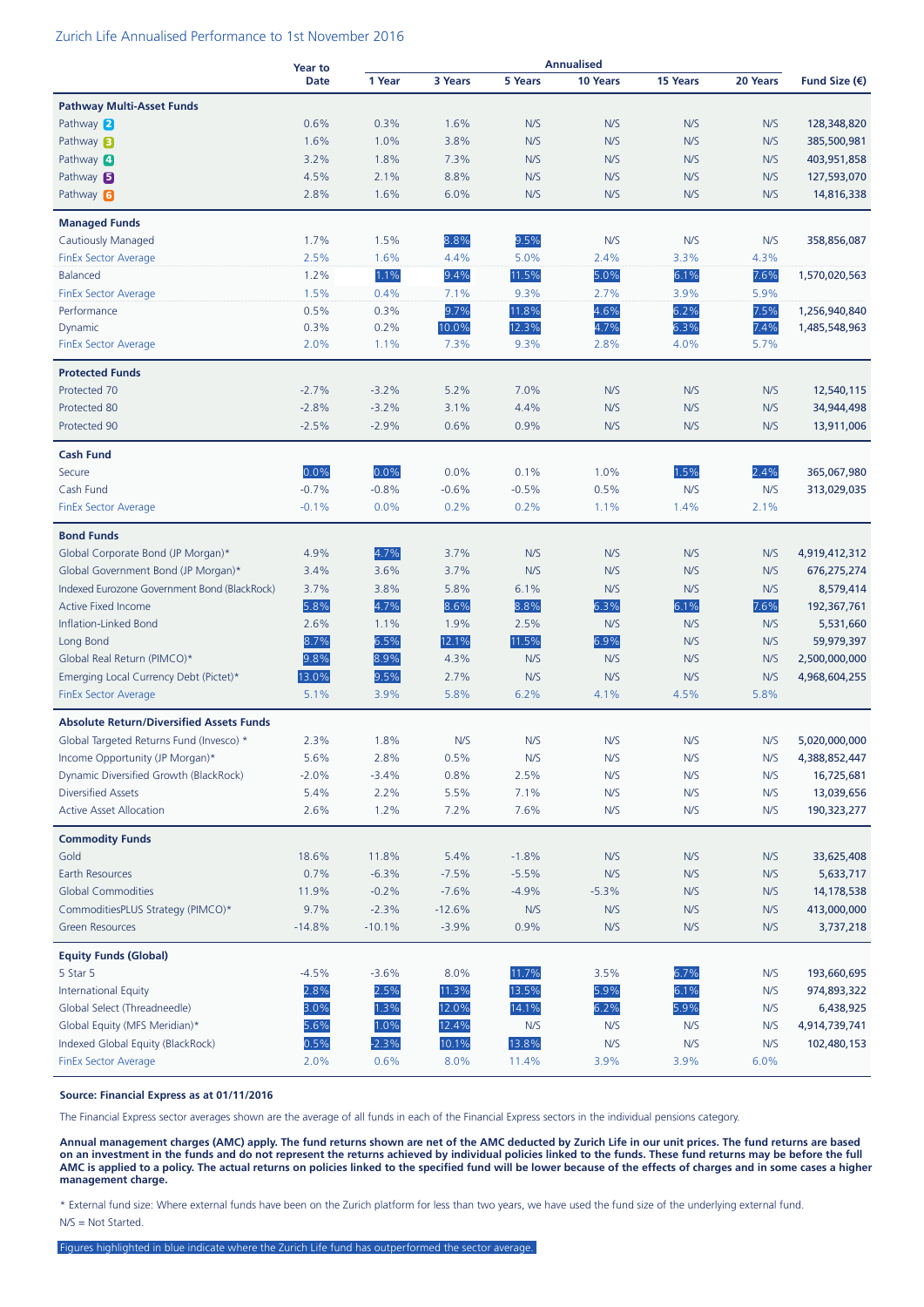|                                                  | <b>Year to</b> | <b>Annualised</b> |         |         |          |          |             |                        |
|--------------------------------------------------|----------------|-------------------|---------|---------|----------|----------|-------------|------------------------|
|                                                  | <b>Date</b>    | 1 Year            | 3 Years | 5 Years | 10 Years | 15 Years | 20 Years    | Fund Size $(\epsilon)$ |
| <b>Equity Funds (European)</b>                   |                |                   |         |         |          |          |             |                        |
| Euro Markets Fund (BlackRock)*                   | $-2.3%$        | $-5.2%$           | N/S     | N/S     | N/S      | N/S      | N/S         | 3,687,390,000          |
| 5 Star 5 Europe                                  | $-1.3%$        | $-1.8%$           | 9.4%    | 14.4%   | 4.5%     | N/S      | N/S         | 100,654,965            |
| European Select (Threadneedle)                   | $-4.6%$        | $-8.0%$           | 7.9%    | 13.1%   | 6.4%     | 7.3%     | N/S         | 12,041,837             |
| Small Cap Europe (Pictet)*                       | $-4.1%$        | $-4.2%$           | 8.3%    | N/S     | N/S      | N/S      | N/S         | 258,314,466            |
| <b>FinEx Sector Average</b>                      | $-4.8%$        | $-5.1%$           | 5.4%    | 10.9%   | 3.2%     | 4.7%     | 7.7%        |                        |
| <b>Equity Funds (Eurozone)</b>                   |                |                   |         |         |          |          |             |                        |
| <b>Eurozone Equity</b>                           | $-1.1%$        | $-3.7%$           | 5.7%    | 11.0%   | 4.6%     | N/S      | N/S         | 68,153,082             |
| Europe ex-UK Index (BlackRock)                   | $-3.1%$        | $-4.6%$           | 5.2%    | 9.9%    | 2.8%     | N/S      | N/S         | 3,022,806              |
| Indexed Eurozone Equity (BlackRock)              | $-1.3%$        | $-7.4%$           | 4.1%    | 10.6%   | N/S      | N/S      | N/S         | 2,474,975              |
| <b>FinEx Sector Average</b>                      | $-2.7%$        | $-3.8%$           | 5.2%    | 9.5%    | 1.3%     | 3.2%     | 6.1%        |                        |
| <b>Equity Funds (Irish)</b>                      |                |                   |         |         |          |          |             |                        |
| <b>Irish Equity</b>                              | $-10.4%$       | $-4.5%$           | 13.5%   | 19.5%   | $-0.3%$  | N/S      | N/S         | 15,782,846             |
| FinEx Sector Average                             | $-12.0%$       | $-6.4%$           | 11.1%   | 16.7%   | $-2.0%$  | 3.0%     | 5.7%        |                        |
|                                                  |                |                   |         |         |          |          |             |                        |
| <b>Equity Funds (American)</b>                   |                |                   |         |         |          |          |             |                        |
| 5 Star 5 Americas                                | 1.7%           | 0.5%              | 15.6%   | 16.2%   | 7.7%     | N/S      | N/S         | 57,696,351             |
| American Select (Threadneedle)                   | 4.5%           | 2.4%              | 13.1%   | 16.6%   | 8.3%     | 5.6%     | N/S         | 11,502,269             |
| <b>FinEx Sector Average</b>                      | 5.3%           | 4.2%              | 13.8%   | 16.7%   | 7.2%     | 4.8%     | 6.7%        |                        |
| <b>Equity Fund (UK)</b>                          |                |                   |         |         |          |          |             |                        |
| UK Growth (M&G)*                                 | $-16.3%$       | $-20.2%$          | $-0.1%$ | N/S     | N/S      | N/S      | N/S         | 660,070,000            |
| UK Index (BlackRock)                             | $-5.8%$        | $-9.7%$           | 2.1%    | 6.8%    | 1.8%     | N/S      | N/S         | 2,012,542              |
| <b>FinEx Sector Average</b>                      | $-9.0%$        | $-11.5%$          | 1.0%    | 6.8%    | 1.6%     | 2.8%     | 4.3%        |                        |
| <b>Equity Funds (Far East Asia)</b>              |                |                   |         |         |          |          |             |                        |
| 5 Star 5 Asia Pacific                            | 8.5%           | 10.0%             | 6.7%    | 7.9%    | 3.6%     | N/S      | N/S         | 69,314,249             |
| Asia Pacific Equity                              | 9.5%           | 9.1%              | 5.5%    | 7.9%    | N/S      | N/S      | N/S         | 8,233,872              |
| <b>FinEx Sector Average</b>                      | 7.0%           | 5.6%              | 3.7%    | 6.4%    | 4.5%     | 7.0%     | 5.5%        |                        |
|                                                  |                |                   |         |         |          |          |             |                        |
| <b>Equity Funds (Japan)</b>                      |                |                   |         |         |          |          |             |                        |
| Japan Index (BlackRock)                          | 2.4%           | 3.0%              | 10.5%   | 11.6%   | 1.8%     | N/S      | N/S         | 3,337,977              |
| FinEx Sector Average                             | 3.1%           | 3.6%              | 9.0%    | 11.6%   | 1.0%     | 2.1%     | 1.8%        |                        |
| <b>Equity Funds (High Yield)</b>                 |                |                   |         |         |          |          |             |                        |
| Dividend Growth                                  | 8.2%           | 6.6%              | 10.8%   | 14.5%   | 4.8%     | N/S      | N/S         | 211,048,721            |
| Global Dividend (M&G)*                           | 9.5%           | 2.1%              | 5.4%    | N/S     | N/S      | N/S      | N/S         | 5,564,260,000          |
| FinEx Sector Average                             | 2.0%           | 0.6%              | 8.0%    | 11.4%   | 3.9%     | 3.9%     | 6.0%        |                        |
| <b>Equity Funds (Emerging Market)</b>            |                |                   |         |         |          |          |             |                        |
| <b>India Equity</b>                              | 5.8%           | 3.7%              | 13.4%   | 6.5%    | N/S      | N/S      | N/S         | 12,256,448             |
| Emerging Markets Opportunities (JP Morgan)*      | 15.7%          | 7.0%              | 3.1%    | N/S     | N/S      | N/S      | N/S         | 1,773,930,412          |
| <b>FinEx Sector Average</b>                      | 13.3%          | 8.0%              | 5.4%    | 4.0%    | 4.2%     | 6.1%     | Not Started |                        |
|                                                  |                |                   |         |         |          |          |             |                        |
| <b>Equity Funds (Specialist)</b><br>Top Tech 100 | 4.5%           | 5.2%              | 21.6%   | 21.6%   | 12.8%    | 7.3%     | N/S         | 34,048,619             |
| <b>FinEx Sector Average</b>                      | 3.5%           | 0.6%              | 3.5%    | 4.5%    | 1.4%     | 1.6%     | 3.1%        |                        |
|                                                  |                |                   |         |         |          |          |             |                        |
| <b>Property Funds</b>                            |                |                   |         |         |          |          |             |                        |
| Fund of REITs                                    | $-9.2%$        | $-7.0%$           | N/S     | N/S     | N/S      | N/S      | N/S         | 14,449,235             |
| European (Ex-UK) Property                        | 2.1%           | $-0.5%$           | 12.3%   | 11.4%   | N/S      | N/S      | N/S         | 40,718,888             |
| Global Property Equities (Henderson Horizon)*    | 3.2%           | 3.5%              | 11.4%   | N/S     | N/S      | N/S      | N/S         | 467,026,616            |
| <b>Australasia Property</b>                      | 12.7%          | 12.8%             | 10.4%   | 11.9%   | N/S      | N/S      | N/S         | 29,477,532             |
| <b>FinEx Sector Average</b>                      | 0.4%           | 0.7%              | 7.9%    | 6.2%    | $-2.6%$  | 2.7%     | 6.7%        |                        |
| <b>Funds Closed to New Business</b>              |                |                   |         |         |          |          |             |                        |
| <b>Eurozone Property</b>                         | 1.8%           | $-1.0%$           | 11.6%   | 11.7%   | 1.6%     | N/S      | N/S         | 21,291,081             |
| Global Emerging Markets Equity (Aberdeen)*       | 21.6%          | 0.1%              | 5.6%    | N/S     | N/S      | N/S      | N/S         | 5,726,720,774          |

**Warning: Past performance is not a reliable guide to future performance. Warning: The value of your investment may go down as well as up. Warning: Benefits may be affected by changes in currency exchange rates. Warning: If you invest in this fund you may lose some or all of the money you invest.**